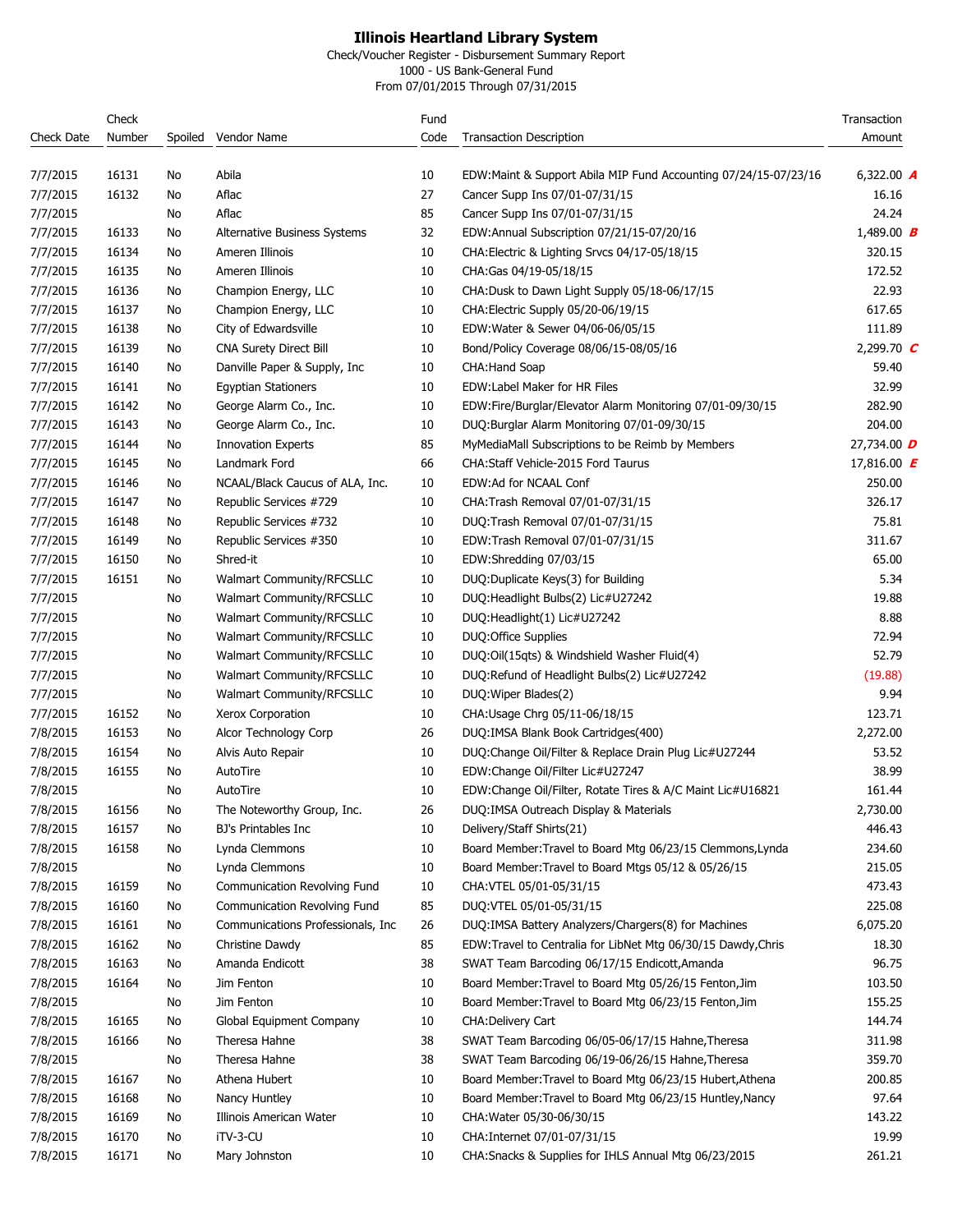Check/Voucher Register - Disbursement Summary Report

1000 - US Bank-General Fund From 07/01/2015 Through 07/31/2015

|                   | Check  |         |                                             | Fund |                                                                    | Transaction |
|-------------------|--------|---------|---------------------------------------------|------|--------------------------------------------------------------------|-------------|
| <b>Check Date</b> | Number | Spoiled | Vendor Name                                 | Code | <b>Transaction Description</b>                                     | Amount      |
| 7/8/2015          | 16172  | No      | Susan Justice                               | 10   | Board Member: Travel to Board Mtgs 04/20 & 04/28/15 Justice, Susan | 175.95      |
| 7/8/2015          | 16173  | No      | Synthia Kalinowski                          | 38   | SWAT Team Barcoding 06/11-06/17/15 Kalinowski, Synthia             | 357.60      |
| 7/8/2015          |        | No      | Synthia Kalinowski                          | 38   | SWAT Team Barcoding 06/22-06/29 Kalinowski, Synthia                | 199.65      |
| 7/8/2015          | 16174  | No      | Michael King                                | 38   | SWAT Team Barcoding 06/06/15 King, Michael                         | 74.90       |
| 7/8/2015          |        | No      | Michael King                                | 38   | SWAT Team Barcoding 06/22/15 King, Michael                         | 104.90      |
| 7/8/2015          | 16175  | No      | Madison County Roofing & Home               | 10   | EDW: Repair Roof Cracks 06/23/15                                   | 500.00      |
|                   |        |         | Improvements, Inc.                          |      |                                                                    |             |
| 7/8/2015          | 16176  | No      | Marketview Car Wash                         | 10   | CHA: Van Washes (12) 06/02-06/30/15                                | 84.00       |
| 7/8/2015          | 16177  | No      | Kae McCue                                   | 38   | SWAT Team Barcoding 06/05/15 McCue, Kae                            | 124.55      |
| 7/8/2015          |        | No      | Kae McCue                                   | 38   | SWAT Team Barcoding 06/19/15 McCue, Kae                            | 124.55      |
| 7/8/2015          | 16178  | No      | Morse Mechanical                            | 10   | <b>CHA: HVAC Maintenance</b>                                       | 217.00      |
| 7/8/2015          | 16179  | No      | Myler Automotive Repair Inc                 | 10   | CHA:Change Oil/Filter & Repair Door Latch Lic#U27246               | 290.86      |
| 7/8/2015          |        | No      | Myler Automotive Repair Inc                 | 10   | CHA:Replace Brake Caliper/Rotor/Pad Lic#U29922                     | 479.97      |
| 7/8/2015          | 16180  | No      | Nancy Bolt & Associates                     | 10   | Long Range Planning: Member & Staff Survey & Analysis              | 13,000.00   |
| 7/8/2015          | 16181  | No      | Normal CornBelters                          | 10   | CHA:(6)Tickets-Normal Cornbelters Game                             | 60.00       |
| 7/8/2015          | 16182  | No      | Beverly J. Obert                            | 38   | SWAT Team Barcoding 05/07-05/29/15 Obert, Beverly                  | 232.50      |
| 7/8/2015          | 16183  | No      | Susan C. Pearson                            | 38   | EDW: Travel to White Hall for Circulation Training 06/29/15        | 15.28       |
| 7/8/2015          | 16184  | No      | <b>Quest Diagnostics</b>                    | 10   | DUQ:Preemployment Drug Screens(2)                                  | 40.00       |
| 7/8/2015          | 16185  | No      | <b>Quill Corporation</b>                    | 10   | EDW: File Folders, Business Cards, Coffee & Tape for Long Range    | 58.70       |
| 7/8/2015          |        | No      | <b>Quill Corporation</b>                    | 10   | EDW:Office, Janitorial & Long Range Planning Supplies              | 262.68      |
| 7/8/2015          |        | No      | <b>Quill Corporation</b>                    | 10   | EDW:Tape for Long Range Planning Focus Groups                      | 2.49        |
| 7/8/2015          | 16186  | No      | Jacob Roskovensky                           | 10   | Board Member: Travel to Board Mtg 05/26/15 Roskovensky, Jacob      | 46.00       |
| 7/8/2015          |        | No      | Jacob Roskovensky                           | 10   | Board Member: Travel to Board Mtg 06/23/15 Roskovensky, Jacob      | 66.70       |
| 7/8/2015          | 16187  | No      | Mary L. Smith                               | 38   | SWAT Team Barcoding 06/10-06/12/15 Smith, Mary                     | 159.60      |
| 7/8/2015          | 16188  | No      | Leander Spearman                            | 10   | Board Member: Travel to Board Mtgs 05/26 & 06/23/15                | 242.65      |
| 7/8/2015          | 16189  | No      | Speed Lube #11                              | 10   | CHA: Change Oil/Filter Lic#U27245                                  | 48.20       |
| 7/8/2015          | 16190  | No      | Staples Advantage                           | 26   | DUQ:Desk Lamps(2)                                                  | 49.38       |
| 7/8/2015          |        | No      | Staples Advantage                           | 26   | DUQ:Desk Organizer                                                 | 81.98       |
| 7/8/2015          |        | No      | Staples Advantage                           | 26   | DUQ:Desk Organizers(8)                                             | 367.92      |
| 7/8/2015          |        | No      | Staples Advantage                           | 26   | DUQ:Mini Desk Organizers(2)                                        | 27.78       |
| 7/8/2015          |        | No      | Staples Advantage                           | 26   | DUQ: Monitor Stand                                                 | 50.99       |
| 7/8/2015          | 16191  | No      | Kate M. Stiles                              | 26   | DUQ:Meals-Midlands Conf 06/08-06/11/15 Stiles, Kate                | 157.16      |
| 7/8/2015          |        | No      | Kate M. Stiles                              | 26   | DUQ:Tolls & Meals-KLAS Conf 04/20-04/24/15 Stiles, Kate            | 168.58      |
| 7/8/2015          | 16192  | No      | Kathleen M. Utz                             | 38   | SWAT Team Barcoding 06/12/15 Utz, Kathleen                         | 145.20      |
| 7/8/2015          |        | No      | Kathleen M. Utz                             | 38   | SWAT Team Barcoding 06/25/15 Utz, Kathy                            | 145.20      |
| 7/8/2015          | 16193  | No      | Sarah A. Varner                             | 26   | DUQ:Meals-Midlands Conf 06/08-06/11/15 Varner, Sarah               | 131.63      |
| 7/8/2015          | 16194  | No      | Sandra West                                 | 10   | Board Member: Travel to Board Mtgs 04/20-06/23/15 West, Sandra     | 288.08      |
| 7/22/2015         | 16195  | No      | Alternative Business Systems                | 32   | EDW: Setup New Year Conversions 07/01/15                           | 41.25       |
| 7/22/2015         | 16196  | No      | Alvis Auto Repair                           | 10   | DUQ: Change Oil/Filter & Rotate Tires Lic#U29059                   | 63.00       |
| 7/22/2015         | 16197  | No      | Ameren Illinois                             | 10   | EDW:Gas 04/29-05/31/15                                             | 85.34       |
| 7/22/2015         | 16198  | No      | American Heritage Life Insurance<br>Company | 85   | Accident Supp Ins 08/01-08/31/15                                   | 33.28       |
| 7/22/2015         | 16199  | No      | American Pest Control                       | 10   | CHA: Mnthly Extermination 06/26/15                                 | 35.00       |
| 7/22/2015         | 16200  | No      | AT&T                                        | 10   | CHA:Alarm, Fax & Fire Phone Line & Internet 06/08-07/07/15         | 68.91       |
| 7/22/2015         |        | No      | AT&T                                        | 85   | CHA:Alarm, Fax & Fire Phone Line & Internet 06/08-07/07/15         | 68.92       |
| 7/22/2015         | 16201  | No      | AT&T                                        | 10   | EDW:Elevator Phone Line & Internet 06/05-07/04/15                  | 516.88      |
| 7/22/2015         |        | No      | AT&T                                        | 85   | EDW:Elevator Phone Line & Internet 06/05-07/04/15                  | 516.88      |
| 7/22/2015         | 16202  | No      | Busey                                       | 10   | Busey Credit Card Stmt Ending 07/02/15                             | 8,605.84    |
| 7/22/2015         |        | No      | Busey                                       | 26   | Busey Credit Card Stmt Ending 07/02/15                             | 699.78      |
| 7/22/2015         |        | No      | Busey                                       | 32   | Busey Credit Card Stmt Ending 07/02/15                             | 343.81      |
| 7/22/2015         |        | No      | Busey                                       | 85   | Busey Credit Card Stmt Ending 07/02/15                             | 469.78      |
| 7/22/2015         | 16203  | No      | SPOC LLC                                    | 10   | Local/Long Distance & Toll Free Line 07/12-08/11/15                | 121.02      |
| 7/22/2015         |        | No      | SPOC LLC                                    | 26   | Local/Long Distance & Toll Free Line 07/12-08/11/15                | 80.69       |
|                   |        |         |                                             |      |                                                                    |             |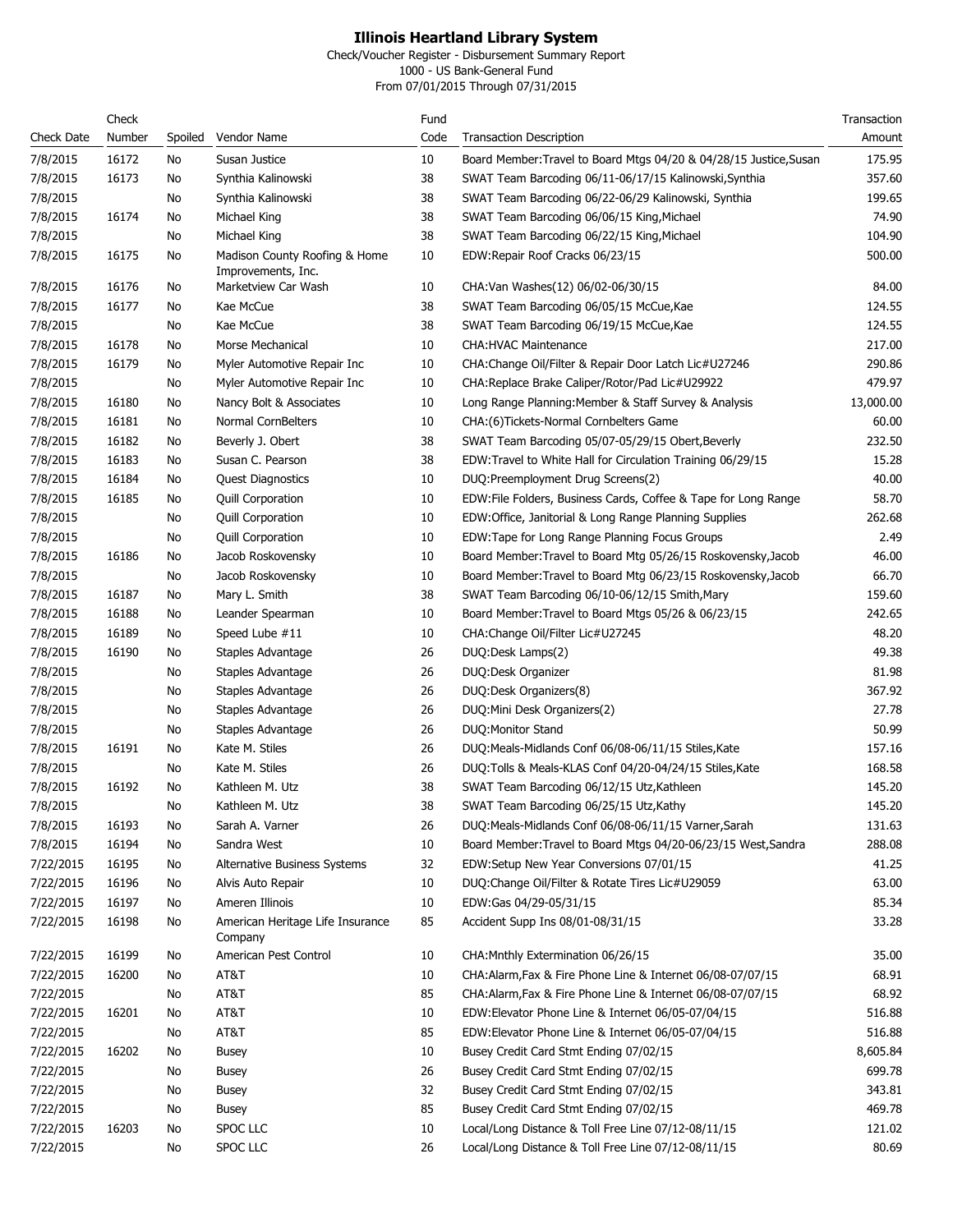Check/Voucher Register - Disbursement Summary Report

1000 - US Bank-General Fund From 07/01/2015 Through 07/31/2015

|                   | Check  |         |                                   | Fund |                                                                       | Transaction    |
|-------------------|--------|---------|-----------------------------------|------|-----------------------------------------------------------------------|----------------|
| <b>Check Date</b> | Number | Spoiled | Vendor Name                       | Code | <b>Transaction Description</b>                                        | Amount         |
| 7/22/2015         |        | No      | SPOC LLC                          | 27   | Local/Long Distance & Toll Free Line 07/12-08/11/15                   | 40.34          |
| 7/22/2015         |        | No      | <b>SPOC LLC</b>                   | 32   | Local/Long Distance & Toll Free Line 07/12-08/11/15                   | 80.69          |
| 7/22/2015         |        | No      | <b>SPOC LLC</b>                   | 85   | Local/Long Distance & Toll Free Line 07/12-08/11/15                   | 80.70          |
| 7/22/2015         | 16204  | No      | <b>Clearwave Communications</b>   | 10   | DUQ:E-Rate Discount for FY 2013                                       | $(1,099.37)$ F |
| 7/22/2015         |        | No      | <b>Clearwave Communications</b>   | 10   | DUQ: Internet & Fax Line 05/18-06/17/15                               | 113.02         |
| 7/22/2015         |        | No      | <b>Clearwave Communications</b>   | 10   | DUQ: Internet & Fax Line 06/18-07/17/15                               | 113.01         |
| 7/22/2015         |        | No      | Clearwave Communications          | 10   | DUQ: Internet & Fax Line 07/18-08/17/15                               | 113.11         |
| 7/22/2015         |        | No      | <b>Clearwave Communications</b>   | 10   | DUQ: Internet 01/18-02/17/15                                          | 113.06         |
| 7/22/2015         |        | No      | <b>Clearwave Communications</b>   | 10   | DUQ:Internet 02/18-03/17/15                                           | 113.06         |
| 7/22/2015         |        | No      | <b>Clearwave Communications</b>   | 10   | DUQ: Internet 03/18-04/17/15                                          | 113.05         |
| 7/22/2015         |        | No      | <b>Clearwave Communications</b>   | 10   | DUQ: Internet 04/18-05/17/15                                          | 113.08         |
| 7/22/2015         |        | No      | <b>Clearwave Communications</b>   | 26   | DUQ: Internet & Fax Line 05/18-06/17/15                               | 113.01         |
| 7/22/2015         |        | No      | <b>Clearwave Communications</b>   | 26   | DUQ: Internet & Fax Line 06/18-07/17/15                               | 113.01         |
| 7/22/2015         |        | No      | <b>Clearwave Communications</b>   | 26   | DUQ: Internet & Fax Line 07/18-08/17/15                               | 113.11         |
| 7/22/2015         |        | No      | <b>Clearwave Communications</b>   | 26   | DUQ: Internet 01/18-02/17/15                                          | 113.07         |
| 7/22/2015         |        | No      | <b>Clearwave Communications</b>   | 26   | DUQ:Internet 02/18-03/17/15                                           | 113.06         |
| 7/22/2015         |        | No      | <b>Clearwave Communications</b>   | 26   | DUQ:Internet 03/18-04/17/15                                           | 113.05         |
| 7/22/2015         |        | No      | <b>Clearwave Communications</b>   | 26   | DUQ:Internet 04/18-05/17/15                                           | 113.08         |
| 7/22/2015         |        | No      | <b>Clearwave Communications</b>   | 85   | DUQ: E-Rate Discount for FY 2013                                      | (1,099.37)     |
| 7/22/2015         |        | No      | <b>Clearwave Communications</b>   | 85   | DUQ: Internet & Fax Line 05/18-06/17/15                               | 113.01         |
| 7/22/2015         |        | No      | <b>Clearwave Communications</b>   | 85   | DUQ: Internet & Fax Line 06/18-07/17/15                               | 113.01         |
| 7/22/2015         |        | No      | <b>Clearwave Communications</b>   | 85   | DUQ: Internet & Fax Line 07/18-08/17/15                               | 113.12         |
| 7/22/2015         |        | No      | <b>Clearwave Communications</b>   | 85   | DUQ: Internet 01/18-02/17/15                                          | 113.07         |
| 7/22/2015         |        | No      | <b>Clearwave Communications</b>   | 85   | DUQ:Internet 02/18-03/17/15                                           | 113.05         |
| 7/22/2015         |        | No      | <b>Clearwave Communications</b>   | 85   | DUQ:Internet 03/18-04/17/15                                           | 113.05         |
| 7/22/2015         |        | No      | <b>Clearwave Communications</b>   | 85   | DUQ:Internet 04/18-05/17/15                                           | 113.08         |
| 7/22/2015         | 16205  | No      | Lynda Clemmons                    | 10   | Board Member: Travel to Long Range Plan Mtg 07/08-07/09/15            | 154.10         |
| 7/22/2015         | 16206  | No      | Dave's Precision Mowing           | 10   | CHA:Lawn Mowing, Trimming & Blowing 06/02/15                          | 70.00          |
| 7/22/2015         |        | No      | Dave's Precision Mowing           | 10   | CHA:Lawn Mowing, Trimming & Blowing 06/09/2015                        | 70.00          |
| 7/22/2015         |        | No      | Dave's Precision Mowing           | 10   | CHA:Lawn Mowing, Trimming & Blowing 06/16/15                          | 70.00          |
| 7/22/2015         |        | No      | Dave's Precision Mowing           | 10   | CHA:Lawn Mowing, Trimming & Blowing 06/23/15                          | 70.00          |
| 7/22/2015         |        | No      | Dave's Precision Mowing           | 10   | CHA:Lawn Mowing, Trimming & Blowing 06/30/15                          | 70.00          |
| 7/22/2015         | 16207  | No      | Christine Dawdy                   | 38   | EDW:Travel to Odin School for Recruiting Mtg 07/06/15 Dawdy, Chris    | 21.09          |
| 7/22/2015         | 16208  | No      | Joe D. DeVillez                   | 38   | DUQ: Travel to Atwood for Circulation Training 07/13/15 DeVillez, Joe | 50.26          |
| 7/22/2015         |        | No      | Joe D. DeVillez                   | 38   | DUQ:Travel to IHLS CHA for Job Training 07/09/15 DeVillez, Joe        | 47.06          |
| 7/22/2015         |        | No      | Joe D. DeVillez                   | 38   | DUQ:Travel to Olney for Circulation Training 07/06/15 DeVillez, Joe   | 28.48          |
| 7/22/2015         | 16209  | No      | Elk Heating and Cooling, Inc.     | 10   | EDW:Spring/Summer Inspections of Units & Change Belts/Filters         | 1,329.97       |
| 7/22/2015         | 16210  | No      | FedEx                             | 10   | EDW:Postage to ISL for Contracts                                      | 17.21          |
| 7/22/2015         | 16211  | No      | <b>H&amp;H Health Associates</b>  | 10   | EAP Services 07/01/15-06/30/16                                        | 2,787.12 $G$   |
| 7/22/2015         | 16212  | No      | Illinois Power Marketing          | 10   | EDW:Electric/Lighting Supply 04/30-05/31/15                           | 1,183.24       |
| 7/22/2015         | 16213  | No      | The Lowenbaum Partnership, L.L.C. | 10   | Legal Counsel 06/23-06/25/15 re:Settlement Issues                     | 285.00         |
| 7/22/2015         | 16214  | No      | Paco Office Equipment, Inc.       | 85   | CHA: Maint Agreement Kyocera 08/01-08/31/15                           | 40.00          |
| 7/22/2015         | 16215  | No      | Secretary of State                | 34   | Grant# 15-1003-TMQ Unobligated FY15 TMQ Grant Funds                   | 8,200.00 $H$   |
| 7/22/2015         | 16216  | No      | Staples Advantage                 | 26   | DUQ:Battery Powered Backup(7), Footrest(3) & Folder Tabs              | 1,170.29       |
| 7/22/2015         |        | No      | Staples Advantage                 | 26   | DUQ:Table & Chair                                                     | 439.98         |
| 7/22/2015         | 16217  | No      | Tyco Integrated Security LLC      | 10   | CHA: Regular Security Monitoring Qtrly 08/01-10/31/15                 | 340.90         |
| 7/22/2015         | 16218  | No      | Uline                             | 10   | CHA:Cable Ties(6 pks)                                                 | 120.12         |
| 7/22/2015         | 16219  | No      | Verizon Wireless                  | 10   | GPS Tracking Srvcs 05/24-06/23/15                                     | 140.25         |
| 7/22/2015         | 16220  | No      | Verizon Wireless                  | 10   | Cellphone Srvcs, MIFI, USB Modem, Router & After Hrs Line 05/24-      | 282.91         |
| 7/22/2015         |        | No      | Verizon Wireless                  | 26   | Cellphone Srvcs, MIFI, USB Modem, Router & After Hrs Line 05/24-      | 118.55         |
| 7/22/2015         |        | No      | Verizon Wireless                  | 85   | Cellphone Srvcs, MIFI, USB Modem, Router & After Hrs Line 05/24-      | 255.78         |
| 7/22/2015         | 16221  | No      | Xerox Corporation                 | 10   | CHA:Base & Usage Chrg July 2015                                       | 120.36         |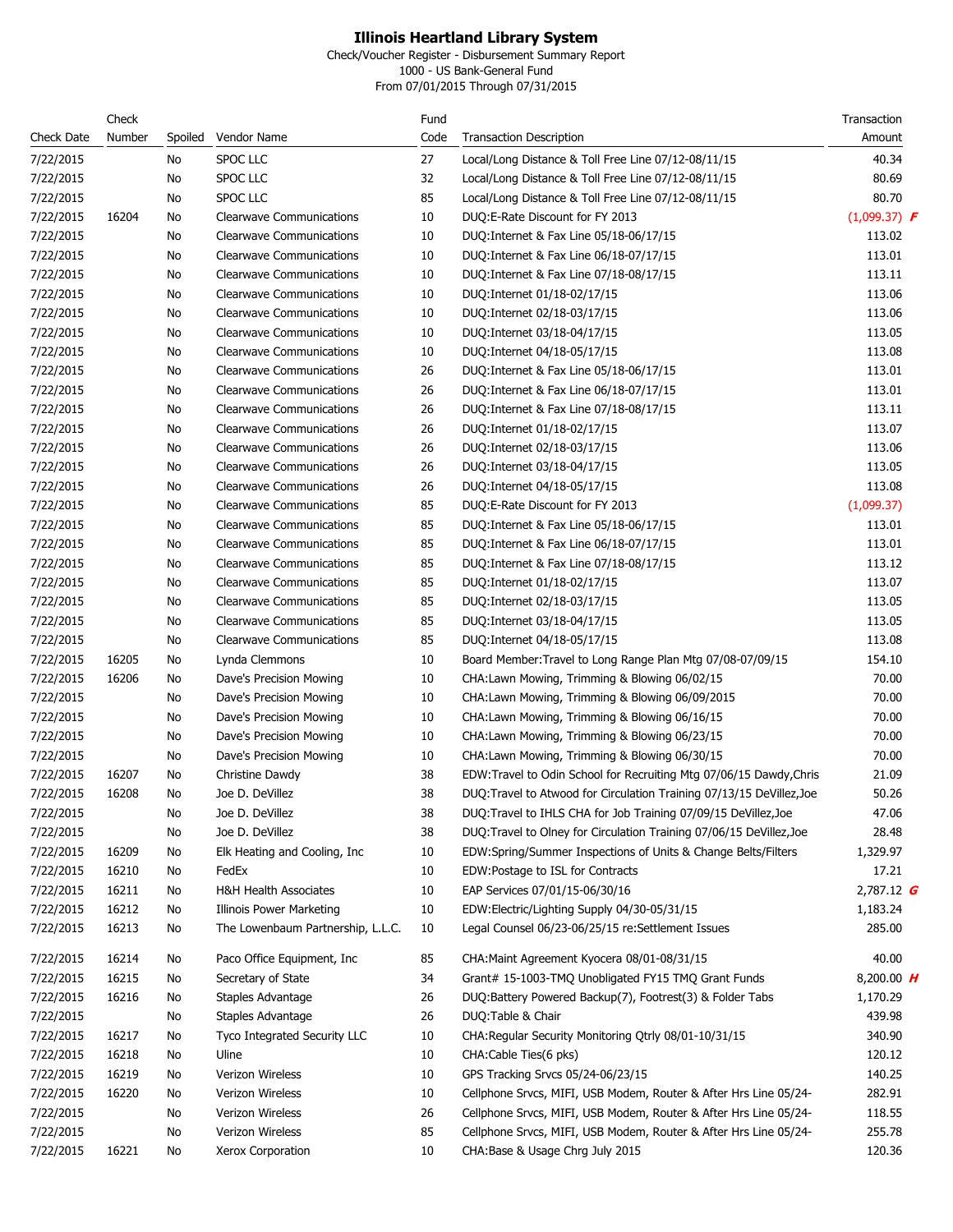Check/Voucher Register - Disbursement Summary Report

1000 - US Bank-General Fund From 07/01/2015 Through 07/31/2015

|            | Check  |         |                                         | Fund |                                                                 | Transaction   |
|------------|--------|---------|-----------------------------------------|------|-----------------------------------------------------------------|---------------|
| Check Date | Number | Spoiled | Vendor Name                             | Code | <b>Transaction Description</b>                                  | Amount        |
| 7/22/2015  | 16222  | No      | Xerox Corporation                       | 10   | DUQ:Base & Usage Chrg June 2015                                 | 209.86        |
| 7/22/2015  | 16223  | No      | Xerox Corporation                       | 10   | EDW:Base & Usage Chrg July 2015                                 | 534.94        |
| 7/22/2015  | 16224  | No      | Xerox Corporation                       | 32   | EDW:Base & Usage Chrge July 2015                                | 208.24        |
| 7/23/2015  | 16225  | No      | 3M                                      | 85   | eBooks Purchased & eBooks Purchased to be Reimb by Members      | 10,547.93 $I$ |
| 7/23/2015  | 16226  | No      | <b>Allstate Benefits</b>                | 10   | Critical Care Supp Ins 08/01-08/31/15                           | 21.58         |
| 7/23/2015  |        | No      | <b>Allstate Benefits</b>                | 85   | Critical Care Supp Ins 08/01-08/31/15                           | 64.74         |
| 7/23/2015  | 16227  | No      | Ameren Illinois                         | 10   | EDW:Gas 05/31-06/29/15                                          | 79.96         |
| 7/23/2015  | 16228  | No      | Cintas Fire 636525                      | 10   | DUQ:Recharge Fire Extinguisher(1)                               | 28.00         |
| 7/23/2015  | 16229  | No      | <b>FCCI Insurance Group</b>             | 10   | 25% Down & Ins Pmt 1 of 10                                      | 26,314.24 J   |
| 7/23/2015  | 16230  | No      | Guardian                                | 10   | Dental Ins 08/01-08/31/15                                       | 1,272.85      |
| 7/23/2015  |        | No      | Guardian                                | 26   | Dental Ins 08/01-08/31/15                                       | 241.45        |
| 7/23/2015  |        | No      | Guardian                                | 27   | Dental Ins 08/01-08/31/15                                       | 208.90        |
| 7/23/2015  |        | No      | Guardian                                | 32   | Dental Ins 08/01-08/31/15                                       | 43.19         |
| 7/23/2015  |        | No      | Guardian                                | 38   | Dental Ins 08/01-08/31/15                                       | 92.60         |
| 7/23/2015  |        | No      | Guardian                                | 85   | Dental Ins 08/01-08/31/15                                       | 650.36        |
| 7/23/2015  | 16231  | No      | Humana Insurance Co                     | 10   | AD&D, Life & Vision Ins 08/01-08/31/15                          | 343.58        |
| 7/23/2015  |        | No      | Humana Insurance Co                     | 26   | AD&D, Life & Vision Ins 08/01-08/31/15                          | 85.19         |
| 7/23/2015  |        | No      | Humana Insurance Co                     | 27   | AD&D, Life & Vision Ins 08/01-08/31/15                          | 67.96         |
| 7/23/2015  |        | No      | Humana Insurance Co                     | 32   | AD&D, Life & Vision Ins 08/01-08/31/15                          | 21.31         |
| 7/23/2015  |        | No      | Humana Insurance Co                     | 38   | AD&D, Life & Vision Ins 08/01-08/31/15                          | 40.27         |
| 7/23/2015  |        | No      | Humana Insurance Co                     | 85   | AD&D, Life & Vision Ins 08/01-08/31/15                          | 212.83        |
| 7/23/2015  | 16232  | No      | Chris Janvrin                           | 10   | CHA: Travel to Effghm for All Staff Day 06/11/15 Janvrin, Chris | 79.00         |
| 7/23/2015  | 16233  | No      | Marshall Browning Hospital              | 10   | DUQ:Preemployment Drug Screen 06/04/2015 Roseman, Russell       | 29.00         |
| 7/23/2015  |        | No      | Marshall Browning Hospital              | 10   | DUQ:Preemployment Drug Screen 06/25/2015 Eaton, Carlos          | 29.00         |
| 7/23/2015  | 16234  | No      | Beverly A. Miller                       | 10   | Reimb for Health Ins Buy Up Deductions 06/05-07/17/15           | 83.24         |
| 7/23/2015  | 16235  | No      | Parker Kent, LLC                        | 10   | DUQ:Rental 08/01-08/31/15                                       | 4,500.00      |
| 7/23/2015  | 16236  | No      | Staples Advantage                       | 10   | DUQ:Paper Towels, Bath Tissue & 8.5x11 Copy Paper               | 252.15        |
| 7/23/2015  |        | No      | Staples Advantage                       | 26   | DUQ:Pens & Duster                                               | 68.78         |
| 7/23/2015  | 16237  | No      | Travelers CL Remittance Center          | 10   | Employment Practices/Mgmt Liability Ins 07/01/15-06/30/16       | 5,148.00 $K$  |
| 7/23/2015  | 16238  | No      | Urbana & Champaign Sanitary District 10 |      | CHA:Sewer 04/30-06/30/15                                        | 178.63        |
| 7/23/2015  | 16239  | No      | Walmart Community/RFCSLLC               | 10   | DUQ:Foam for Delivery CD's & Office Supplies                    | 79.41         |
| 7/23/2015  |        | No      | Walmart Community/RFCSLLC               | 10   | DUQ: Windshield Washer Fluid, Cleaner & Office Supplies         | 66.82         |
| 7/23/2015  | 16240  | No      | Wex Bank                                | 10   | Fuel Charges 06/05-07/06/15                                     | 10,446.79     |
| 7/23/2015  | 16241  | No      | Xerox Corporation                       | 26   | DUQ:Base & Usage Chrg June 2015                                 | 274.32        |

Report Total 184,384.61 Processes and the set of the set of the set of the set of the set of the set of the set of the set of the set of the set of the set of the set of the set of the set of the set of the set of the set

#### **Non-routine Bill Payments Explanations**

- **A-** Accounting Software, Abila MIP, annual maintenance fee
- 
- **B-** OCLC Accounting Software, Traverse, annual maintenance fee **C-** Employee Dishonesty Bond excludes board members/officers
- **D-** MyMediaMall E-books Subscriptions to be reimbursed by members<br>**E-** CHA:Staff vehicle purchased budgeted in FY2015
- 
- E-<br>**E-** CHA:Staff vehicle purchased budgeted in FY2015<br>**G-** Employee Assistance Program annual premium 07 **F-** Received in FY2015 E-Rate crediit of (\$2,198.74) finally absorbed in July 2015
- **G-** Employee Assistance Program annual premium 07/01/15-06/30/16
- H- FY2015 Special Revenue Project (TMQ) unused due to IHLS Staff performing internal clean-up prior to clean-up performed with outside vendor<br>I- E-books purchased 06/01-06/30/15 & \$3,027.29 to be reimbursed by members
- **I- E-books purchased 06/01-06/30/15 & \$3,027.29 to be reimbursed by members<br><b>J-** Auto/General Liability/Property/Workman's Comp Insurance down payment (25<sup>*,*</sup>
- **J-** Auto/General Liability/Property/Workman's Comp Insurance down payment (25%) & 1st installment-Policy period 07/01/15-06/30/16
- **K-** Employment Practice Liability & Officer Coverage Ins. 07/01/15-06/30/16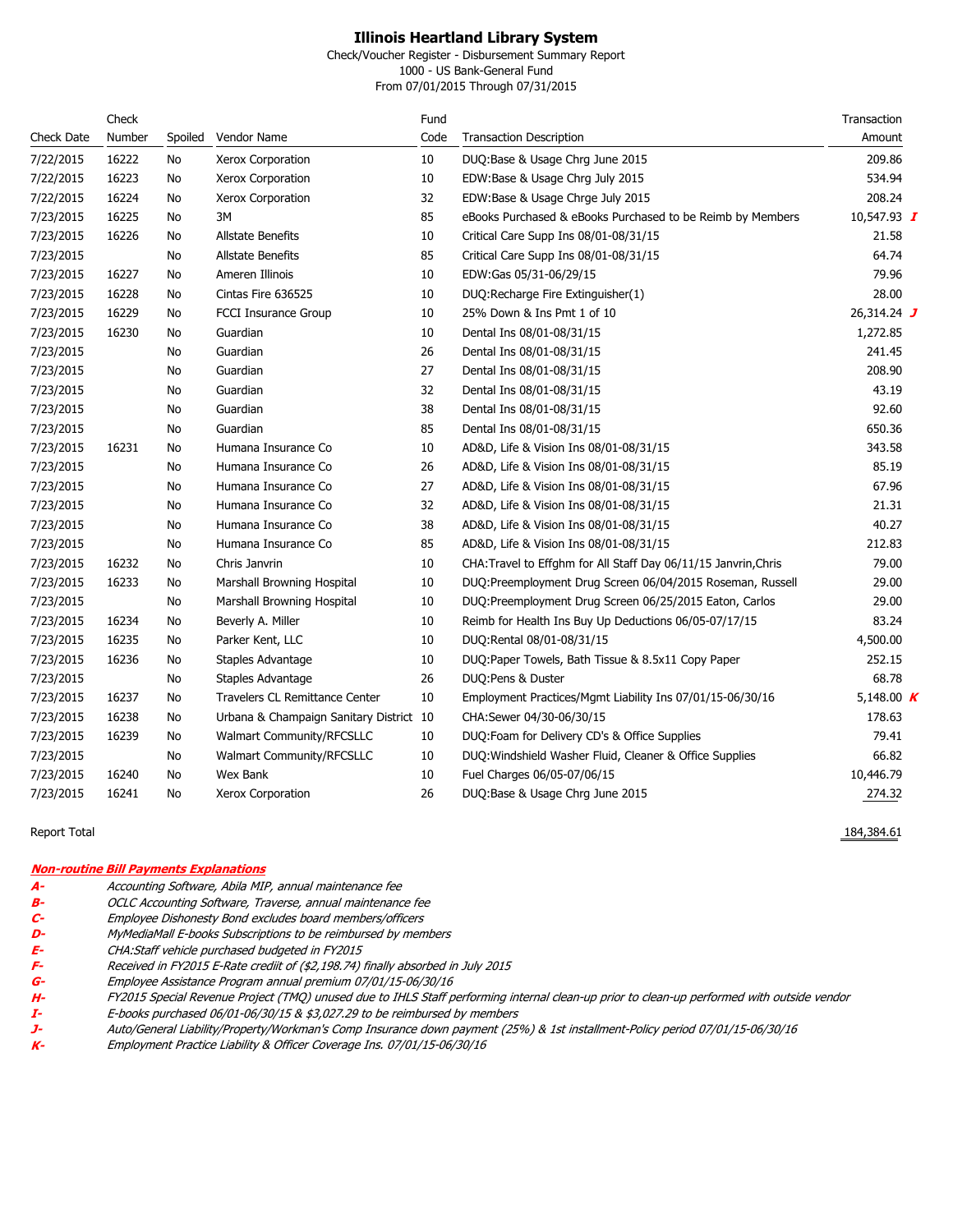Busey Credit Card Transactions

From 06/02-07/01/15

| Credit Card Bill |                                  |                   |                                   |                                                          | Fund        | G/L# | Loc# | Dept# |
|------------------|----------------------------------|-------------------|-----------------------------------|----------------------------------------------------------|-------------|------|------|-------|
| Date             | Employee                         | <b>Trans Date</b> | Vendor                            | Description                                              | Amount Code | Code | Code | Code  |
|                  |                                  |                   |                                   |                                                          |             |      |      |       |
| 6/30/2015        | 4654 2433-Bauer Joan C           | 6/6/2015          | <b>COUNTRY HEARTH INN &amp; S</b> | CHA: Lodging-Granite City Trip- Joan 06/2015             | 103.01 85   | 5265 | 02   | 85    |
| 6/30/2015        | 4654 2433-Bauer Joan C           | 6/27/2015         | HIPCAST.COM                       | Recording Storage 07/2015                                | 4.95 85     | 5550 | 02   | 85    |
| 6/30/2015        | 4654 2433-Bauer Joan C           | 6/30/2015         | DRURY INN CHAMPAIGN               | EDW:Lodging-Champaign Trip- Edie 06/2015                 | 77.70 85    | 5265 | 01   | 85    |
|                  | Total 4654 2433-Bauer Joan C     |                   |                                   |                                                          | 185.66      |      |      |       |
| 6/30/2015        | 4654 2458-Pernicka Julia A       | 6/1/2015          | OFFICE DEPOT #1105                | EDW: 8.5X11 Copy Paper 06/2015                           | 83.97 10    | 5360 | 01   | 10    |
| 6/30/2015        | 4654 2458-Pernicka Julia A       | 6/1/2015          | OFFICE DEPOT #1105                | EDW: Rubber Bands 06/2015                                | 2.79 10     | 5365 | 01   | 10    |
| 6/30/2015        | 4654 2458-Pernicka Julia A       | 6/5/2015          | OFFICE DEPOT #1105                | EDW:Labels for All Staff Day 06/2015                     | 29.99 10    | 5058 | 01   | 13    |
| 6/30/2015        | 4654 2458-Pernicka Julia A       | 6/5/2015          | OFFICE DEPOT #1105                | EDW:8.5x11 Copy Paper 06/2015                            | 27.99 10    | 5360 | 01   | 10    |
| 6/30/2015        | 4654 2458-Pernicka Julia A       | 6/5/2015          | OFFICE DEPOT #1105                | EDW:8.5x11 Copy Paper(3 cs) 06/2015                      | 83.97 32    | 5360 | 01   | 32    |
| 6/30/2015        | 4654 2458-Pernicka Julia A       | 6/5/2015          | OFFICE DEPOT #1105                | EDW:8.5x11 Copy Paper 06/2015                            | 27.99 85    | 5360 | 01   | 85    |
| 6/30/2015        | 4654 2458-Pernicka Julia A       | 6/5/2015          | USPS POSTAGE STAMPS.CO            | EDW:Postage 06/2015                                      | 140.16 10   | 5370 | 01   | 10    |
| 6/30/2015        | 4654 2458-Pernicka Julia A       | 6/5/2015          | USPS POSTAGE STAMPS.CO            | EDW:Postage(OCLC) 06/2015                                | 259.84 32   | 5370 | 01   | 32    |
| 6/30/2015        | 4654 2458-Pernicka Julia A       | 6/9/2015          | CALLINGCARDS CONFERENC            | EDW:Conference Call 06/20105                             | 100.00 10   | 5290 | 01   | 10    |
| 6/30/2015        | 4654 2458-Pernicka Julia A       | 6/10/2015         | <b>TARGET</b>                     | EDW: Snacks for All Staff Day 06/2015                    | 19.41 10    | 5058 | 01   | 13    |
| 6/30/2015        | 4654 2458-Pernicka Julia A       | 6/14/2015         | STAMPS.COM                        | EDW:Monthly Svc Fee 06/14/2015                           | 15.99 10    | 5370 | 01   | 10    |
| 6/30/2015        | 4654 2458-Pernicka Julia A       | 6/16/2015         | SHOP'N SAVE                       | EDW:Refreshments for Board Mtg 06/2015                   | 2.89 10     | 5290 | 01   | 10    |
| 6/30/2015        | 4654 2458-Pernicka Julia A       | 6/19/2015         | USPS POSTAGE STAMPS.CO            | EDW:Postage 06/2015                                      | 29.40 10    | 5370 | 01   | 10    |
| 6/30/2015        | 4654 2458-Pernicka Julia A       | 6/19/2015         | USPS POSTAGE STAMPS.CO            | EDW:Postage(SHARE) 06/2015                               | 20.60 85    | 5370 | 01   | 85    |
| 6/30/2015        | 4654 2458-Pernicka Julia A       | 6/26/2015         | FIRST CLOVER LEAF BANK            | EDW:Postage 06/2015                                      | 6.73 10     | 5370 | 01   | 10    |
|                  | Total 4654 2458-Pernicka Julia A |                   |                                   |                                                          | 851.72      |      |      |       |
| 6/30/2015        | 4654 2466-Dawdy Christine        | 6/3/2015          | <b>ILLINOIS LIBRARY ASSOC</b>     | EDW:ILA Membership 06/2015                               | 1,000.00 10 | 5700 | 01   | 10    |
| 6/30/2015        | 4654 2466-Dawdy Christine        | 6/3/2015          | PEEL WOOD FIRED PIZZA             | EDW:Working Lunch-Joe, Sue P, Lesley Z & Chris D 06/2015 | 68.81 85    | 5290 | 01   | 85    |
| 6/30/2015        | 4654 2466-Dawdy Christine        | 6/5/2015          | FIRE & ALE                        | EDW:Lunch-SHARE Finance & Policy Committee Mtg 06/2015   | 61.29 85    | 5290 | 01   | 85    |
| 6/30/2015        | 4654 2466-Dawdy Christine        | 6/18/2015         | ILLINOIS LIBRARY ASSOC            | EDW:Registration-ILA Membership 06/2015                  | 100.00 10   | 5700 | 01   | 10    |
| 6/30/2015        | 4654 2466-Dawdy Christine        | 6/23/2015         | THE AUGUST GARDEN II              | EDW: Flowers for IHLS Annual Mtg 06/2015                 | 96.39 10    | 5290 | 01   | 10    |
| 6/30/2015        | 4654 2466-Dawdy Christine        | 6/25/2015         | LITTLE TASTE OF HEAVEN            | EDW:Refreshments for SHARE Mtg 06/2015                   | 36.83 85    | 5290 | 01   | 85    |
|                  | Total 4654 2466-Dawdy Christine  |                   |                                   |                                                          | 1,363.32    |      |      |       |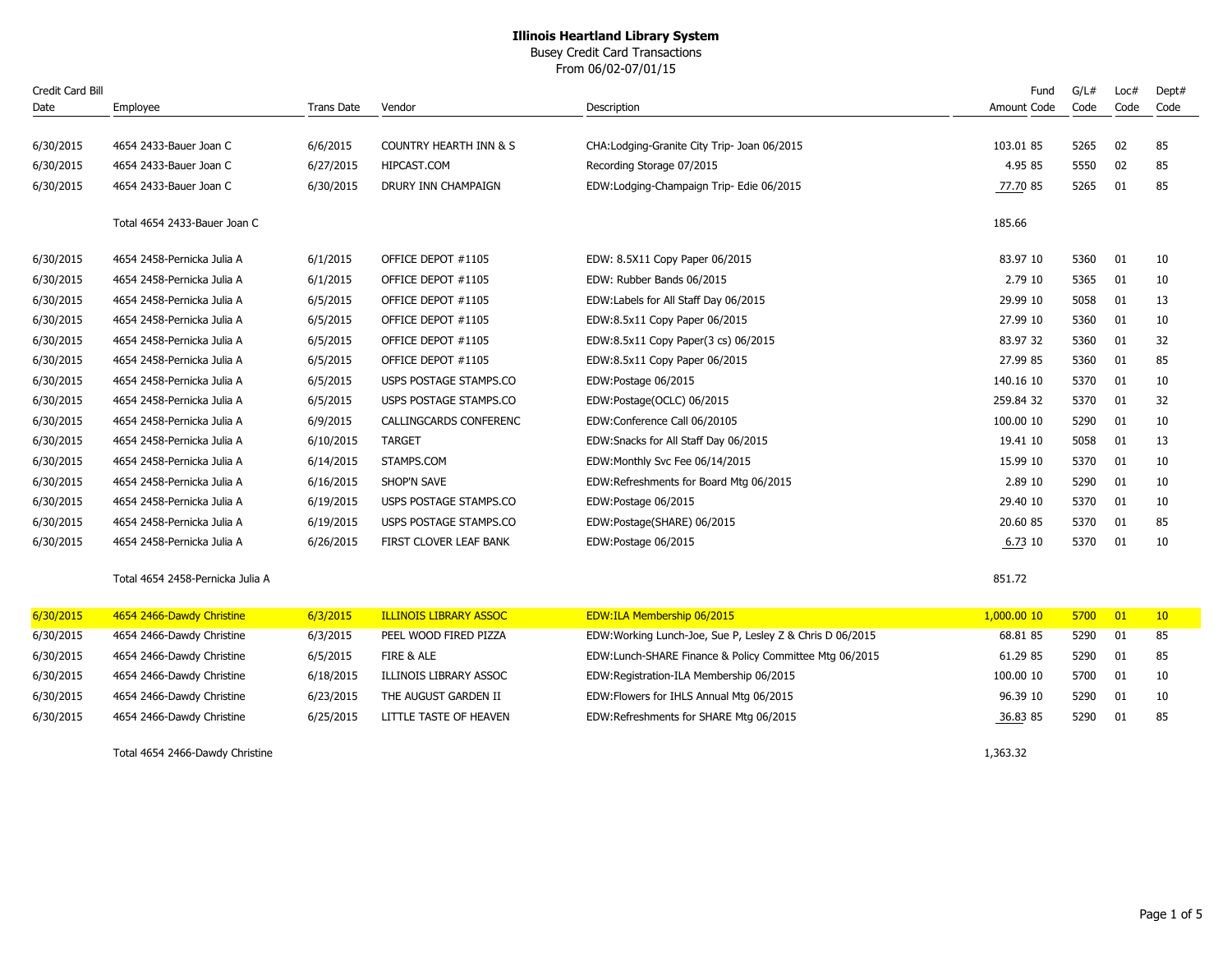Busey Credit Card Transactions From 06/02-07/01/15

| Credit Card Bill |                                    |                   |                              |                                                     | Fund        | G/L# | Loc# | Dept# |
|------------------|------------------------------------|-------------------|------------------------------|-----------------------------------------------------|-------------|------|------|-------|
| Date             | Employee                           | <b>Trans Date</b> | Vendor                       | Description                                         | Amount Code | Code | Code | Code  |
| 6/30/2015        | 4654 2482-Brown Troy M             | 6/1/2015          | Amazon.com                   | DUQ:Thunderbolt Cables (2) 06/2015                  | 62.24 10    | 5360 | 04   | 12    |
| 6/30/2015        | 4654 2482-Brown Troy M             | 6/2/2015          | APL*APPLE ONLINE STORE       | DUQ:IOS Dev Enterprise Prog-1 Yr Membership 06/2015 | 317.69 10   | 5360 | 04   | 20    |
| 6/30/2015        | 4654 2482-Brown Troy M             | 6/5/2015          | AMAZON MKTPLACE PMTS         | EDW:Fan for Server Room 06/2015                     | 54.48 10    | 5360 | 01   | 10    |
| 6/30/2015        | 4654 2482-Brown Troy M             | 6/5/2015          | Amazon.com                   | DUQ:Cases for iPad Mini(2) 06/2015                  | 37.10 10    | 5360 | 04   | 20    |
| 6/30/2015        | 4654 2482-Brown Troy M             | 6/9/2015          | AMAZON MKTPLACE PMTS         | DUQ:Case CoverHandle Stand for IPad Mini 06/2015    | 13.99 10    | 5360 | 04   | 20    |
| 6/30/2015        | 4654 2482-Brown Troy M             | 6/9/2015          | AMAZON MKTPLACE PMTS         | DUQ:Cases for iPad Mini(2) 06/2015                  | 35.98 10    | 5360 | 04   | 20    |
| 6/30/2015        | 4654 2482-Brown Troy M             | 6/10/2015         | WM SUPERCENTER #302          | DUQ:Batteries & Aux Cable 06/2015                   | 14.99 10    | 5360 | 04   | 10    |
| 6/30/2015        | 4654 2482-Brown Troy M             | 6/11/2015         | CIRCLE K 1357                | DUQ:Fuel- All Staff Day 06/2015                     | 39.49 10    | 5058 | 04   | 13    |
| 6/30/2015        | 4654 2482-Brown Troy M             | 6/12/2015         | <b>ENTERPRISE RENT-A-CAR</b> | DUQ:Car Rental-All Staff Day 06/2015                | 63.49 10    | 5058 | 04   | 13    |
| 6/30/2015        | 4654 2482-Brown Troy M             | 6/14/2015         | AmazonPrime Membership       | DUQ: Annual Amazon Prime Membership 06/2015         | 99.00 10    | 5550 | 04   | 10    |
|                  | Total 4654 2482-Brown Troy M       |                   |                              |                                                     | 738.45      |      |      |       |
| 6/30/2015        | 4654 5881-Ralston Michelle M       | 6/19/2015         | <b>DRURY INNS</b>            | CHA:Lodging:SHARE Video Trip-Michelle 06/2015       | 68.60 85    | 5265 | 02   | 85    |
|                  | Total 4654 5881-Ralston Michelle M |                   |                              |                                                     | 68.60       |      |      |       |
| 6/30/2015        | 4695 2640-Petty Linda              | 6/2/2015          | WM SUPERCENTER #256          | EDW:Pain Reliver for First Aid Kit 06/2015          | 10.98 10    | 5365 | 01   | 10    |
| 6/30/2015        | 4695 2640-Petty Linda              | 6/2/2015          | WM SUPERCENTER #256          | EDW:Delivery Tubs(23) 06/2015                       | 148.81 10   | 5385 | 01   | 20    |
| 6/30/2015        | 4695 2640-Petty Linda              | 6/5/2015          | OFFICEMAX/OFFICEDEPOT        | EDW:8.5x11 Copy Paper(4 cs) 06/2015                 | 119.96 10   | 5360 | 01   | 10    |
|                  | Total 4695 2640-Petty Linda        |                   |                              |                                                     | 279.75      |      |      |       |
| 6/30/2015        | 4695 2665-Janvrin Chris            | 6/4/2015          | 32AUCTIONS.COM               | EDW: Website Posting for Vehicle Auctions 06/2015   | 80.00 10    | 5550 | 01   | 20    |
| 6/30/2015        | 4695 2665-Janvrin Chris            | 6/4/2015          | <b>MENARDS CHAMPAIGN</b>     | CHA: Cleaning Supplies & Air Freshner 06/2015       | 6.66 10     | 5190 | 02   | 10    |
| 6/30/2015        | 4695 2665-Janvrin Chris            | 6/4/2015          | <b>MENARDS CHAMPAIGN</b>     | CHA: Extension Cord & Surge Protector 06/2015       | 16.98 10    | 5360 | 02   | 10    |
| 6/30/2015        | 4695 2665-Janvrin Chris            | 6/12/2015         | <b>USPS</b>                  | CHA: Postage 06/2015                                | 11.96 10    | 5370 | 02   | 10    |
| 6/30/2015        | 4695 2665-Janvrin Chris            | 6/16/2015         | WAL-MART #1734               | CHA: Floor Wax 06/2015                              | 13.71 10    | 5190 | 02   | 10    |
| 6/30/2015        | 4695 2665-Janvrin Chris            | 6/18/2015         | <b>MENARDS CHAMPAIGN</b>     | CHA: Mop Head, Air Freshners & Mop 06/2015          | 33.75 10    | 5190 | 02   | 10    |
| 6/30/2015        | 4695 2665-Janvrin Chris            | 6/19/2015         | GFS STORE #1903              | CHA: Snacks for IHLS Annual Mtg 06/2015             | 27.82 10    | 5290 | 02   | 10    |
| 6/30/2015        | 4695 2665-Janvrin Chris            | 6/19/2015         | PARTY CITY                   | CHA: Supplies for IHLS Annual Mtg 06/2015           | 10.85 10    | 5290 | 02   | 10    |
| 6/30/2015        | 4695 2665-Janvrin Chris            | 6/19/2015         | WM SUPERCENTER #1734         | CHA: Refreshments-IHLS Annual Mtg 06/2015           | 4.31 10     | 5290 | 02   | 10    |
| 6/30/2015        | 4695 2665-Janvrin Chris            | 6/23/2015         | <b>JIMMY JOHN'S</b>          | CHA: Snacks for IHLS Annual Mtg 06/2015             | 60.21 10    | 5290 | 02   | 10    |
| 6/30/2015        | 4695 2665-Janvrin Chris            | 6/23/2015         | <b>RULER #249</b>            | CHA: Supplies for IHLS Annual Mtg 06/2015           | 3.21 10     | 5290 | 02   | 10    |
| 6/30/2015        | 4695 2665-Janvrin Chris            | 6/23/2015         | WAL-MART #1734               | CHA:Refreshments for IHLS Annual Mtg 06/2015        | 34.55 10    | 5290 | 02   | 10    |
| 6/30/2015        | 4695 2665-Janvrin Chris            | 6/25/2015         | WAL-MART #1734               | CHA: Food for Qtrly Driver Mtg 06/2015              | 76.36 10    | 5290 | 02   | 20    |
| 6/30/2015        | 4695 2665-Janvrin Chris            | 6/25/2015         | WM SUPERCENTER #1734         | CHA: Ice for Qtrly Driver Mtg 06/2015               | 8.32 10     | 5290 | 02   | 20    |
|                  |                                    |                   |                              |                                                     |             |      |      |       |

Total 4695 2665-Janvrin Chris 388.69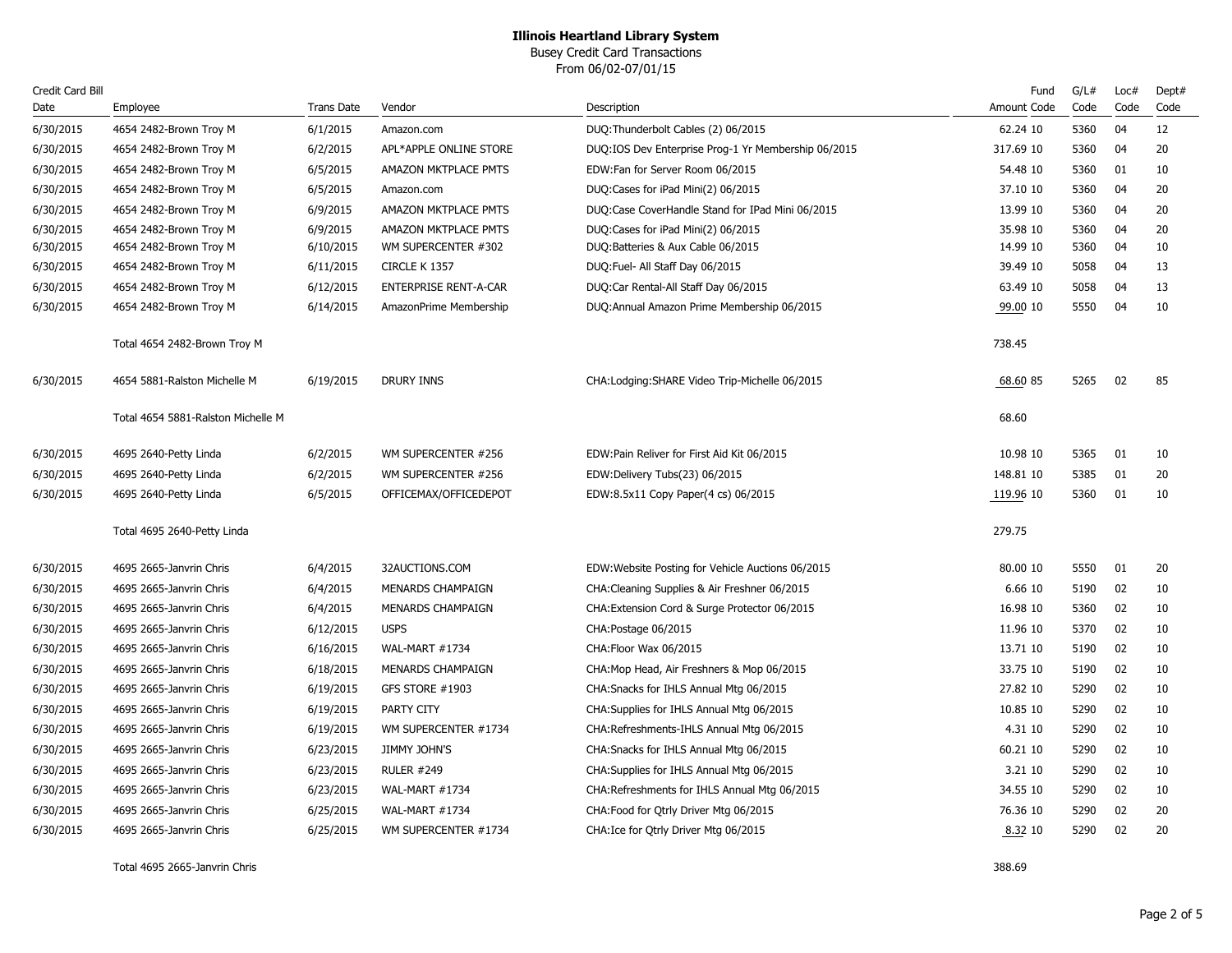Busey Credit Card Transactions

From 06/02-07/01/15

| Credit Card Bill |                               |                   |                                   |                                                      | Fund         | G/L# | Loc# | Dept# |
|------------------|-------------------------------|-------------------|-----------------------------------|------------------------------------------------------|--------------|------|------|-------|
| Date             | Employee                      | <b>Trans Date</b> | Vendor                            | Description                                          | Amount Code  | Code | Code | Code  |
|                  |                               |                   |                                   |                                                      |              |      |      |       |
| 6/30/2015        | 4695 2673-Jones Faith         | 6/5/2015          | <b>USPS</b>                       | DUQ:Postage 06/2015                                  | 17.21 10     | 5370 | 04   | 10    |
| 6/30/2015        | 4695 2673-Jones Faith         | 6/15/2015         | <b>USPS</b>                       | DUQ:Postage 06/2015                                  | 32.43 10     | 5370 | 04   | 10    |
| 6/30/2015        | 4695 2673-Jones Faith         | 6/17/2015         | <b>USPS</b>                       | DUQ:Postage 06/2015                                  | 6.81 10      | 5370 | 04   | 10    |
| 6/30/2015        | 4695 2673-Jones Faith         | 6/19/2015         | <b>USPS</b>                       | DUQ:Postage 06/2015                                  | 15.16 10     | 5370 | 04   | 10    |
| 6/30/2015        | 4695 2673-Jones Faith         | 6/24/2015         | DU QUOIN ACE HARDWARE             | DUQ:Replace Bulb for Motion Light 06/2015            | 9.99 10      | 5195 | 04   | 10    |
| 6/30/2015        | 4695 2673-Jones Faith         | 6/24/2015         | <b>USPS</b>                       | DUQ:Postage 06/2015                                  | 4.05 10      | 5370 | 04   | 10    |
| 6/30/2015        | 4695 2673-Jones Faith         | 6/29/2015         | <b>OREILLY AUTO</b>               | DUQ:Replace Battery Lic#U27242 06/2015               | 141.99 10    | 5210 | 04   | 20    |
|                  | Total 4695 2673-Jones Faith   |                   |                                   |                                                      | 227.64       |      |      |       |
| 6/30/2015        | 5042 9006-Popit Ellen C       | 6/4/2015          | <b>TRAVEL INSURANCE POLIC</b>     | EDW:Travel Insurance-ALA Conf- Susan & Ellen 06/2015 | 35.00 10     | 5275 | 01   | 10    |
| 6/30/2015        | 5042 9006-Popit Ellen C       | 6/4/2015          | <b>USAIRWAYS</b>                  | EDW:Airfare-ALA Conf- Susan 06/2015                  | 285.60 10    | 5275 | 01   | 20    |
| 6/30/2015        | 5042 9006-Popit Ellen C       | 6/4/2015          | <b>USAIRWAYS</b>                  | DUQ:Airfare-ALA Conf- Ellen 06/2015                  | 285.60 10    | 5275 | 04   | 10    |
| 6/30/2015        | 5042 9006-Popit Ellen C       | 6/9/2015          | <b>ILLINOIS LIBRARY ASSOC</b>     | DUQ:Booth Deposit- ILA Conf 06/2015                  | 600.00 10    | 5290 | 04   | 10    |
| 6/30/2015        | 5042 9006-Popit Ellen C       | 6/11/2015         | <b>COURTYARD INDY 1043</b>        | DUQ:Lodging- Midlands Conf- Kate 06/2015             | 312.39 26    | 5285 | 04   | 26    |
| 6/30/2015        | 5042 9006-Popit Ellen C       | 6/11/2015         | <b>COURTYARD INDY 1043</b>        | DUQ:Lodging- Midlands Conf- Sarah 06/2015            | 312.39 26    | 5285 | 04   | 26    |
| 6/30/2015        | 5042 9006-Popit Ellen C       | 6/25/2015         | <b>PASTA HOUSE</b>                | DUQ:Dinner-Travel to ALA Conf- Ellen 06/2015         | 12.37 10     | 5280 | 04   | 10    |
| 6/30/2015        | 5042 9006-Popit Ellen C       | 6/26/2015         | <b>PHX ZINCE BISTROS</b>          | DUQ:Breakfast-ALA Conf- Ellen 06/2015                | 22.41 10     | 5280 | 04   | 10    |
| 6/30/2015        | 5042 9006-Popit Ellen C       | 6/27/2015         | <b>SOUTHWES</b>                   | DUQ:Credit on Early Bird Flight Check-In 06/2015     | $(12.50)$ 10 | 5275 | 04   | 10    |
| 6/30/2015        | 5042 9006-Popit Ellen C       | 6/27/2015         | SUPERSHUTTLE EXECUCARS            | DUQ:Shuttle to Hotel-ALA Conf-Ellen 06/2015          | 17.00 10     | 5275 | 04   | 10    |
| 6/30/2015        | 5042 9006-Popit Ellen C       | 6/28/2015         | <b>CAFE DE LA PRESSE</b>          | DUQ:Breakfast-ALA Conf- Ellen 06/2015                | 21.47 10     | 5280 | 04   | 10    |
| 6/30/2015        | 5042 9006-Popit Ellen C       | 6/29/2015         | <b>LORI'S DINER#3</b>             | DUQ:Dinner- ALA Conf- Susan & Ellen 06/2015          | 35.28 10     | 5280 | 04   | 10    |
| 6/30/2015        | 5042 9006-Popit Ellen C       | 6/29/2015         | NOODLES & CO 567                  | DUQ:Lunch- ALA Conf- Ellen 06/2015                   | 8.04 10      | 5280 | 04   | 10    |
| 6/30/2015        | 5042 9006-Popit Ellen C       | 6/30/2015         | <b>AMERICAN</b>                   | DUQ: Airline Baggage- ALA Conf- Ellen 06/2015        | 25.00 10     | 5275 | 04   | 10    |
| 6/30/2015        | 5042 9006-Popit Ellen C       | 6/30/2015         | <b>NAPA FARMS MARKET</b>          | DUQ:Breakfast- ALA Conf- Ellen 06/2015               | 19.69 10     | 5280 | 04   | 10    |
| 6/30/2015        | 5042 9006-Popit Ellen C       | 6/30/2015         | STARBUCKS #05757                  | DUQ:Dinner- ALA Conf- Ellen 06/2015                  | 6.9010       | 5280 | 04   | 10    |
|                  | Total 5042 9006-Popit Ellen C |                   |                                   |                                                      | 1,986.64     |      |      |       |
| 6/30/2015        | 5085 0664-Palmer Susan        | 6/3/2015          | CAPRI EXPRESS INC                 | EDW:Dinner- Burr Ridge Trip- Susan 06/2015           | 8.15 10      | 5260 | 01   | 20    |
| 6/30/2015        | 5085 0664-Palmer Susan        | 6/3/2015          | <b>EXTENDEDSTAY 532</b>           | EDW:Lodging- Burr Ridge Trip- Susan 06/2015          | 142.98 10    | 5265 | 01   | 20    |
| 6/30/2015        | 5085 0664-Palmer Susan        | 6/4/2015          | <b>GIORDANO'S PIZZA</b>           | EDW:Dinner- Burr Ridge Trip- Susan 06/2015           | 20.05 10     | 5260 | 01   | 20    |
| 6/30/2015        | 5085 0664-Palmer Susan        | 6/4/2015          | PATTIS SUNRISE CAFE               | EDW:Breakfast- Burr Ridge Trip- Susan & Mark 06/2015 | 15.88 10     | 5260 | 01   | 20    |
| 6/30/2015        | 5085 0664-Palmer Susan        | 6/5/2015          | PATTIS SUNRISE CAFE               | EDW:Breakfast- Burr Ridge Trip- Susan 06/2015        | 20.95 10     | 5260 | 01   | 20    |
| 6/30/2015        | 5085 0664-Palmer Susan        | 6/9/2015          | <b>AMER LIB ASSOC-CAREER</b>      | EDW:Registration-ALA Conf- Susan 06/2015             | 259.00 10    | 5290 | 01   | 10    |
| 6/30/2015        | 5085 0664-Palmer Susan        | 6/25/2015         | <b>MOZIO SHUTTLES &amp; LIMOS</b> | EDW:Shuttle to Hotel-ALA Conf- Susan 06/2015         | 16.80 10     | 5275 | 01   | 10    |
| 6/30/2015        | 5085 0664-Palmer Susan        | 6/25/2015         | <b>SCALA-BARDRAKE-STARLIG</b>     | EDW:Dinner-ALA Conf- Susan 06/2015                   | 40.11 10     | 5280 | 01   | 10    |
| 6/30/2015        | 5085 0664-Palmer Susan        | 6/26/2015         | <b>CHEESECAKE</b>                 | EDW:Dinner-ALA Conf- Susan & Ellen 06/2015           | 56.77 10     | 5280 | 01   | 10    |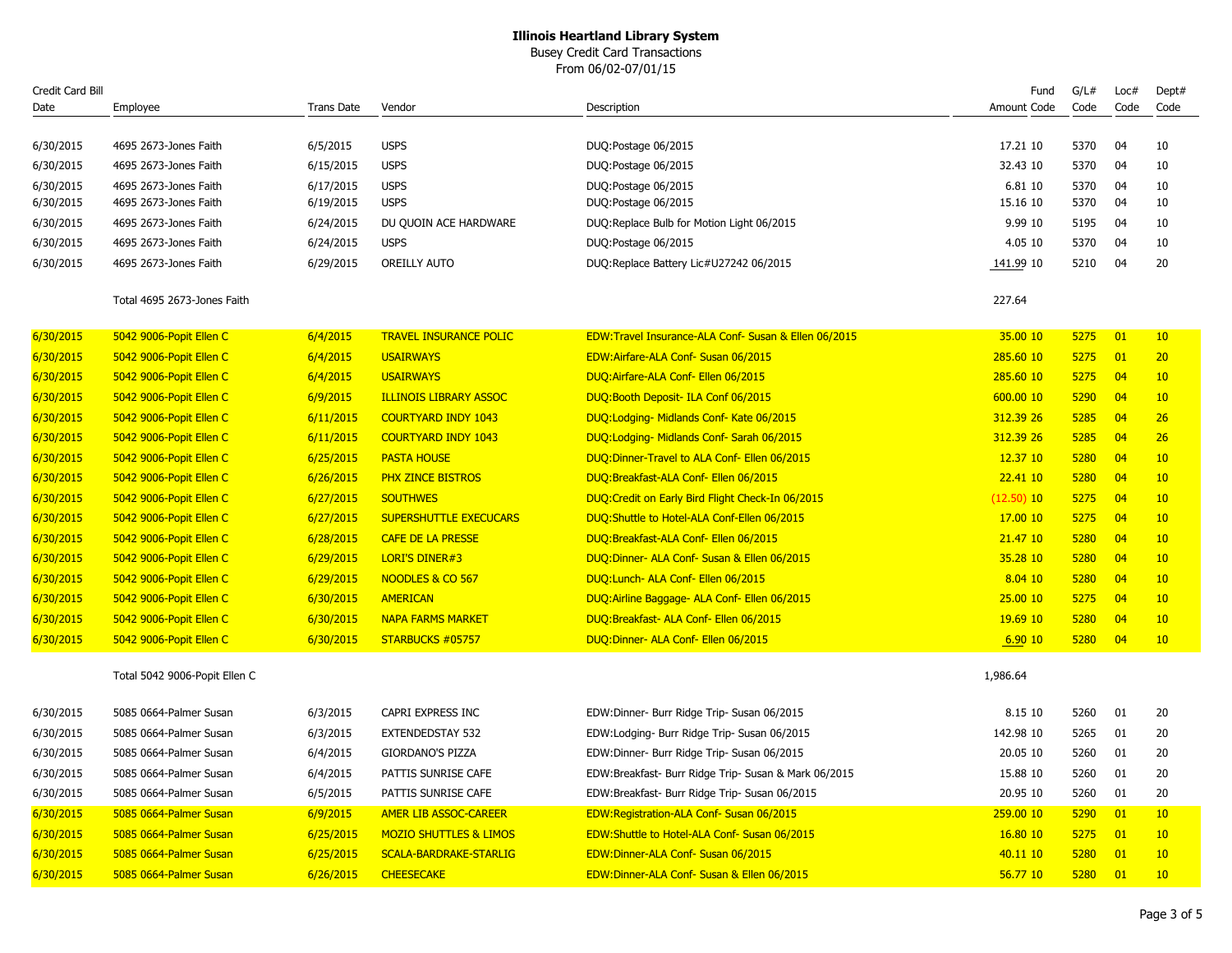Busey Credit Card Transactions From 06/02-07/01/15

| Credit Card Bill |                               |                   |                               |                                                                  | Fund         | G/L# | Loc#            | Dept#           |
|------------------|-------------------------------|-------------------|-------------------------------|------------------------------------------------------------------|--------------|------|-----------------|-----------------|
| Date             | Employee                      | <b>Trans Date</b> | Vendor                        | Description                                                      | Amount Code  | Code | Code            | Code            |
| 6/30/2015        | 5085 0664-Palmer Susan        | 6/26/2015         | <b>FRESHROLL</b>              | EDW:Lunch-ALA Conf- Susan 06/2015                                | 12.51 10     | 5280 | 01              | 10              |
| 6/30/2015        | 5085 0664-Palmer Susan        | 6/26/2015         | <b>LORI'S DINER #3</b>        | EDW:Breakfast-ALA Conf- Susan 06/2015                            | 27.23 10     | 5280 | 01              | 10              |
| 6/30/2015        | 5085 0664-Palmer Susan        | 6/27/2015         | <b>CORIANDER GOURMET THAI</b> | EDW:Lunch-ALA Conf- Susan 06/2015                                | 13.04 10     | 5280 | 01              | 10              |
| 6/30/2015        | 5085 0664-Palmer Susan        | 6/27/2015         | <b>LORI'S DINER #3</b>        | EDW:Breakfast-ALA Conf- Susan 06/2015                            | 23.93 10     | 5280 | 01              | 10              |
| 6/30/2015        | 5085 0664-Palmer Susan        | 6/28/2015         | LORI'S DINER #3               | EDW:Breakfast-ALA Conf- Susan 06/2015                            | 22.87 10     | 5280 | 01              | 10              |
| 6/30/2015        | 5085 0664-Palmer Susan        | 6/28/2015         | <b>NEPTUNE</b>                | EDW:Dinner-ALA Conf- Susan 06/2015                               | 30.13 10     | 5280 | 01              | 10              |
| 6/30/2015        | 5085 0664-Palmer Susan        | 6/28/2015         | SCALA-BARDRAKE-STARLIG        | EDW:Lunch/Dinner-ALA Conf- Susan 06/2015                         | 53.53 10     | 5280 | 01              | 10              |
| 6/30/2015        | 5085 0664-Palmer Susan        | 6/29/2015         | <b>FRESHROLL</b>              | EDW:Lunch-ALA Conf- Susan 06/2015                                | 15.17 10     | 5280 | 01              | 10              |
| 6/30/2015        | 5085 0664-Palmer Susan        | 6/29/2015         | <b>OMNILERT LLC</b>           | EDW:RainedOut Text Alert System 06/2015                          | 29.95 10     | 5400 | 01              | 10              |
| 6/30/2015        | 5085 0664-Palmer Susan        | 6/29/2015         | <b>SMG F&amp;B RETAIL</b>     | EDW:Dinner-ALA Conf- Susan 06/2015                               | 7.2510       | 5280 | $\overline{01}$ | 10 <sup>°</sup> |
| 6/30/2015        | 5085 0664-Palmer Susan        | 6/29/2015         | <b>WORLD FAMOUS SEARS FIN</b> | EDW:Breakfast-ALA Conf- Susan 06/2015                            | 29.25 10     | 5280 | 01              | 10              |
| 6/30/2015        | 5085 0664-Palmer Susan        | 6/30/2015         | <b>AMERICAN</b>               | EDW:Airline Baggage-ALA Conf- Susan 06/2015                      | 25.00 10     | 5275 | 01              | 10 <sup>°</sup> |
| 6/30/2015        | 5085 0664-Palmer Susan        | 6/30/2015         | LORI'S DINER #3               | EDW:Breakfast-ALA Conf-Susan 06/2015                             | 24.48 10     | 5280 | 01              | 10              |
| 6/30/2015        | 5085 0664-Palmer Susan        | 6/30/2015         | <b>WILD BLEU MARTINI BAR</b>  | EDW:Lunch-ALA Conf- Susan 06/2015                                | 35.77 10     | 5280 | 01              | 10 <sup>°</sup> |
| 6/30/2015        | 5085 0664-Palmer Susan        | 7/1/2015          | <b>SIR FRANCIS DRAKE HOTE</b> | EDW:Credit on Incorrect Food Charge- ALA Conf- Susan 06/2015     | $(21.75)$ 10 | 5280 | 01              | 10              |
| 6/30/2015        | 5085 0664-Palmer Susan        | 7/1/2015          | <b>SIR FRANCIS DRAKE HOTE</b> | EDW: Incorrect Food Charge-ALA Conf- Susan 06/2015               | 21.75 10     | 5280 | 01              | 10 <sup>°</sup> |
| 6/30/2015        | 5085 0664-Palmer Susan        | 7/1/2015          | <b>SIR FRANCIS DRAKE HOTE</b> | EDW:Lodging-ALA Conf- Susan 06/2015                              | 1,333.30 10  | 5285 | 01              | 10              |
|                  | Total 5085 0664-Palmer Susan  |                   |                               |                                                                  | 2,264.10     |      |                 |                 |
| 6/30/2015        | 5089 0611-Jackson Kathy       | 6/1/2015          | FIRST CLOVER LEAF BANK        | EDW:Postage 06/2015                                              | 3.55 10      | 5370 | 01              | 10              |
| 6/30/2015        | 5089 0611-Jackson Kathy       | 6/2/2015          | <b>COMFORT INNS SUITES</b>    | EDW:Lodging-All Staff Day- Kathy 06/2015                         | 99.05 10     | 5058 | 01              | 13              |
| 6/30/2015        | 5089 0611-Jackson Kathy       | 6/11/2015         | GABBY GOAT AMERICAN PU        | EDW:Dinner-Board Mtg- Adrienne, Kim, Kathy & Leslie 06/2015      | 25.05 10     | 5290 | 01              | 10              |
| 6/30/2015        | 5089 0611-Jackson Kathy       | 6/11/2015         | <b>MARTIN'S IGA PL</b>        | EDW:Breakfast-All Staff Day 06/2015                              | 421.00 10    | 5058 | 01              | 13              |
| 6/30/2015        | 5089 0611-Jackson Kathy       | 6/11/2015         | <b>MARTIN'S IGA PL</b>        | EDW:Lunch-All Staff Day 06/2015                                  | 523.25 10    | 5058 | 01              | 13              |
| 6/30/2015        | 5089 0611-Jackson Kathy       | 6/11/2015         | NIEMERGS FAMILY STEAK         | EDW:Dinner-All Staff Day Prep- Kathy 06/2015                     | 9.06 10      | 5058 | 01              | 13              |
| 6/30/2015        | 5089 0611-Jackson Kathy       | 6/11/2015         | WAL-MART #0936                | EDW:Refreshments for All Staff Day 06/2015                       | 66.16 10     | 5058 | 01              | 13              |
| 6/30/2015        | 5089 0611-Jackson Kathy       | 6/15/2015         | FIRST CLOVER LEAF BANK        | EDW:Postage 06/2015                                              | 20.10 10     | 5370 | 01              | 10              |
| 6/30/2015        | 5089 0611-Jackson Kathy       | 6/18/2015         | PIZZA HUT                     | EDW:Lunch-Payroll Migration Completion 06/2015                   | 59.89 10     | 5290 | 01              | 11              |
| 6/30/2015        | 5089 0611-Jackson Kathy       | 6/23/2015         | <b>RED LOBSTER</b>            | EDW:Dinner-Board Mtg- Susan, Kimberly, Adrienne, Kathy & Arlanna | 90.30 10     | 5290 | 01              | 10              |
| 6/30/2015        | 5089 0611-Jackson Kathy       | 6/30/2015         | DRIVE INCORPORATED            | EDW:Cardinals Tickets(4) 06/2015                                 | 102.00 10    | 5057 | 01              | 13              |
|                  | Total 5089 0611-Jackson Kathy |                   |                               |                                                                  | 1,419.41     |      |                 |                 |
| 6/30/2015        | 5139 9133-Stiles Kate         | 6/11/2015         | COURTYARD INDY 1043           | DUQ: Hotel Parking- Midlands Conf- Kate 06/2015                  | 75.00 26     | 5285 | 04              | 26              |
|                  | Total 5139 9133-Stiles Kate   |                   |                               |                                                                  | 75.00        |      |                 |                 |